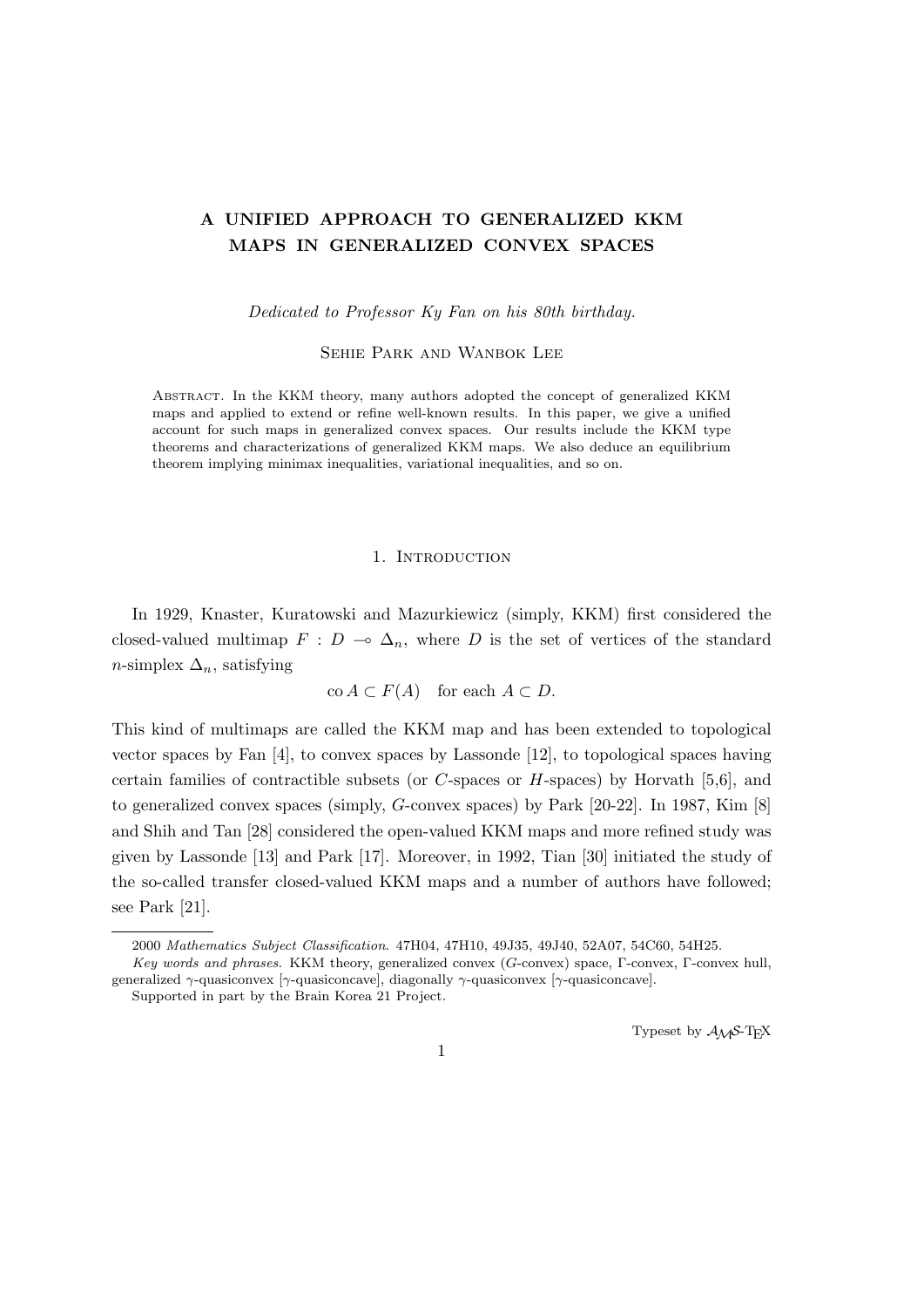On the other hand, Kassay and Kolumbán  $[9]$  and Chang and Zhang  $[2]$  initiated the study of the so-called generalized KKM maps and it has been followed by Chang and Ma [1], Yuan [31-33], Tan [29], Lin and Chang [15], Cheng [3], Lee, Cho, and Yuan [14], Kirk, Sims, and Yuan [10] for various classes of generalized convex spaces. All of those authors applied their results on KKM type theorems and others to extend or refine well-known results in the KKM theory [16,19]; for example, variational or quasi variational inequalities, fixed point theorems, the Ky Fan type minimax inequalities, the von Neumann type minimax or saddle point theorems, and others.

In the present paper, we are going to give a unified account for generalized KKM maps in generalized convex spaces. Our arguments are based on recent works of the first author [20,21], and much more simple and general than known works.

In Section 3, we introduce the KKM type theorems for convex spaces. Section 4 deals with the definition and characterizations of generalized KKM maps for *G*-convex spaces, and new KKM type theorems are deduced for such maps. In Section 5, we show that generalized KKM maps are closely related to certain general convexity of corresponding extended real-valued functions, and using this fact, deduce an equilibrium theorem implying minimax inequalities, variational inequalities, and so on.

## 2. The KKM principle

The following is well-known; see  $[8,11,12,17,19]$ :

**The KKM Principle.** Let D be the set of vertices of  $\Delta_n$  and  $F: D \to \Delta_n$  be a KKM *multimap* (*that is,* co  $A \subset F(A)$  *for each*  $A \subset D$ ) *with closed* [*resp. open*] *values. Then*  $\bigcap_{z \in D} F(z) \neq \emptyset$ .

Here  $\Delta_n$  denotes the standard *n*-simplex with vertices  $e_0, e_1, \dots, e_n$ .

We show that the closed and the open versions are equivalent:

The open version follows from the closed version. In fact, by Shih [27, Theorem 1], for a KKM map  $F: D \to \Delta_n$  with open values, there exists a KKM map  $G: D \to \Delta_n$  with closed values such that  $G(z) \subset F(z)$  for each  $z \in D$ .

Conversely, for a KKM map  $F: D \to \Delta_n$  with closed values and for any  $\varepsilon > 0$ , consider a map  $\epsilon F : D \to \Delta_n$ , where  $(\epsilon F)(z)$  is the open  $\varepsilon$ -neighborhood of  $F(z)$  with respect to the Euclidean metric on  $\Delta_n$ . Then  $\varepsilon F$  is a KKM map with open values. Therefore, there exists an  $x_{\varepsilon} \in \bigcap_{z \in D} (\varepsilon F)(z) \neq \emptyset$ . We may assume that the net  $\{x_{\varepsilon}\}\)$  converges to a limit *x*<sub>0</sub>. Note that  $x_0 \in \bigcap_{z \in D} F(z)$ . This completes our proof.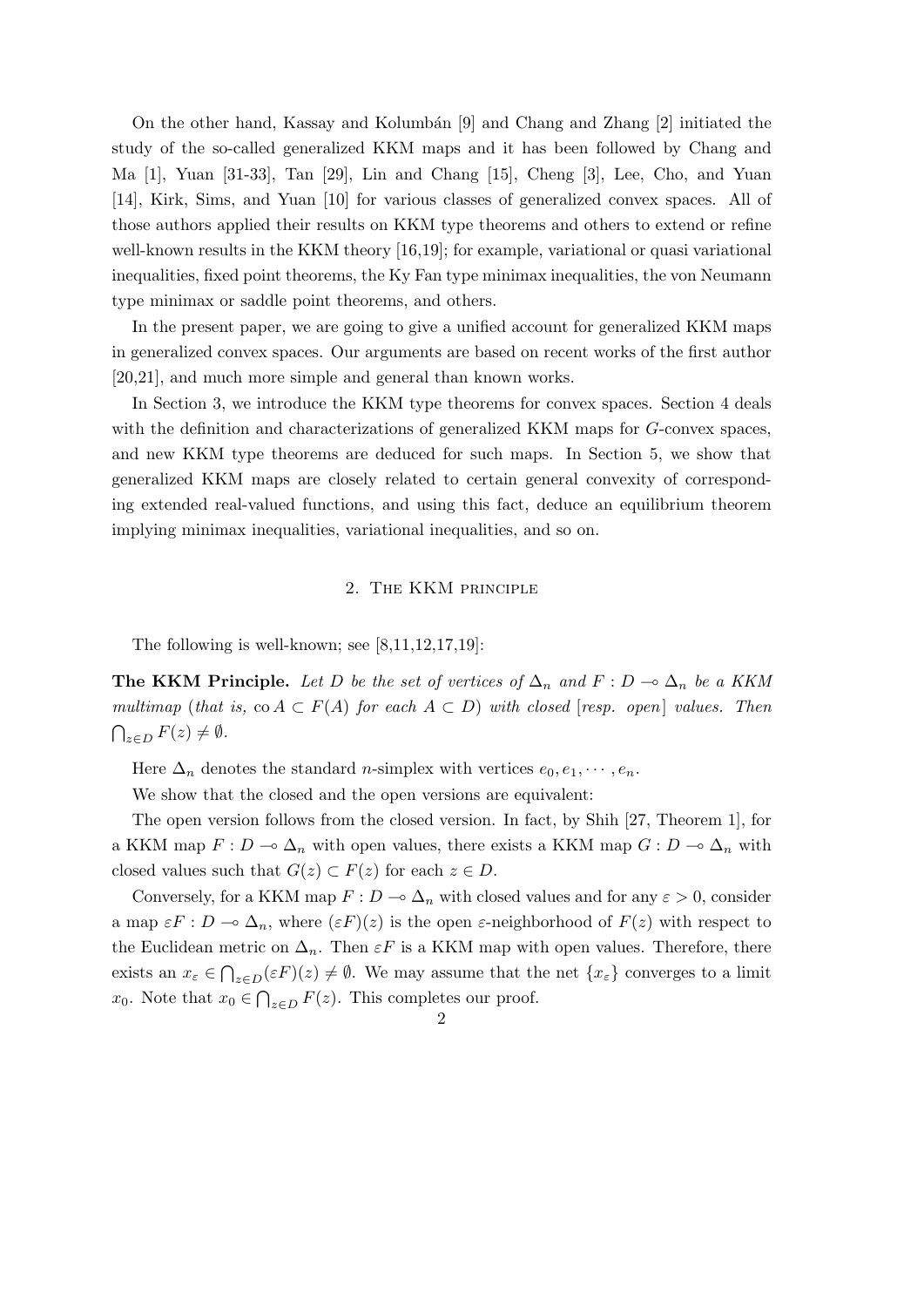For the history of generalizations and applications of the KKM principle, see Park [16,17,19].

## 3. The KKM theorem for *G*-convex spaces

It is known that the KKM theorem holds for topological spaces with certain abstract convexity without any linear structure. The following concept is due to the first author:

A *generalized convex space* or a *G-convex space* (*X, D*; Γ) consists of a topological space *X* and a nonempty set *D* such that for each  $N = \{z_0, z_1, \dots, z_n\} \subset D$ , there exists a subset  $\Gamma(N) = \Gamma_N$  of *X* and a continuous function  $\phi_N : \Delta_n \to \Gamma(N)$  such that  $J \subset \{0, 1, \dots, n\}$ implies  $\phi_N(\Delta_J) \subset \Gamma({z_j : j \in J})$ , where  $\Delta_n = \text{co}\{e_0, e_1, \dots, e_n\}$  is the standard nsimplex and  $\Delta_J = \text{co}\{e_j : j \in J\}.$ 

Let  $\langle D \rangle$  denote the set of all nonempty finite subsets of  $D$ .

In case to emphasize  $X \supset D$ ,  $(X, D; \Gamma)$  will be denoted by  $(X \supset D; \Gamma)$ ; and if  $X = D$ , then  $(X \supset X; \Gamma)$  by  $(X; \Gamma)$ . For a *G*-convex space  $(X \supset D; \Gamma)$ ,

(1) a subset *K* of *X* is said to be Γ-*convex* if for each  $N \in \langle D \rangle$ ,  $N \subset K$  implies  $\Gamma_N \subset K$ ; and

(2) the Γ-*convex hull* of a subset *Y* of *X*, denoted by Γ-co(*Y*), is defined by

 $\Gamma$ -co(*Y*) :=  $\bigcap \{Z \subset X : Z \text{ is a } \Gamma\text{-convex subset containing } Y\}.$ 

For details on *G*-convex spaces and examples, see [18-26], where basic theory was extensively developed.

For a *G*-convex space  $(X, D; \Gamma)$ , a multimap  $F: D \to X$  is called a *KKM map* if  $\Gamma_A \subset F(A)$  for each  $A \in \langle D \rangle$ .

Now, we deduce a KKM theorem for *G*-convex spaces; see [20,21]:

**Theorem 1.** Let  $(X, D; \Gamma)$  be a *G*-convex space and  $F: D \to X$  *a multimap such that* 

(1*.*1) *F has closed* [*resp. open*] *values; and*

(1*.*2) *F is a KKM map.*

*Then*  ${F(z)}_{z \in D}$  *has the finite intersection property* (*More precisely, for each*  $N \in \langle D \rangle$ *, we have*  $\Gamma_N \cap \bigcap_{z \in N} F(z) \neq \emptyset$ *.* 

*Further, if*

(1.3)  $\bigcap_{z \in M} \overline{F(z)}$  *is compact for some*  $M \in \langle D \rangle$ *, then we have*  $\bigcap_{z \in D} \overline{F(z)} \neq \emptyset$ *.* 

3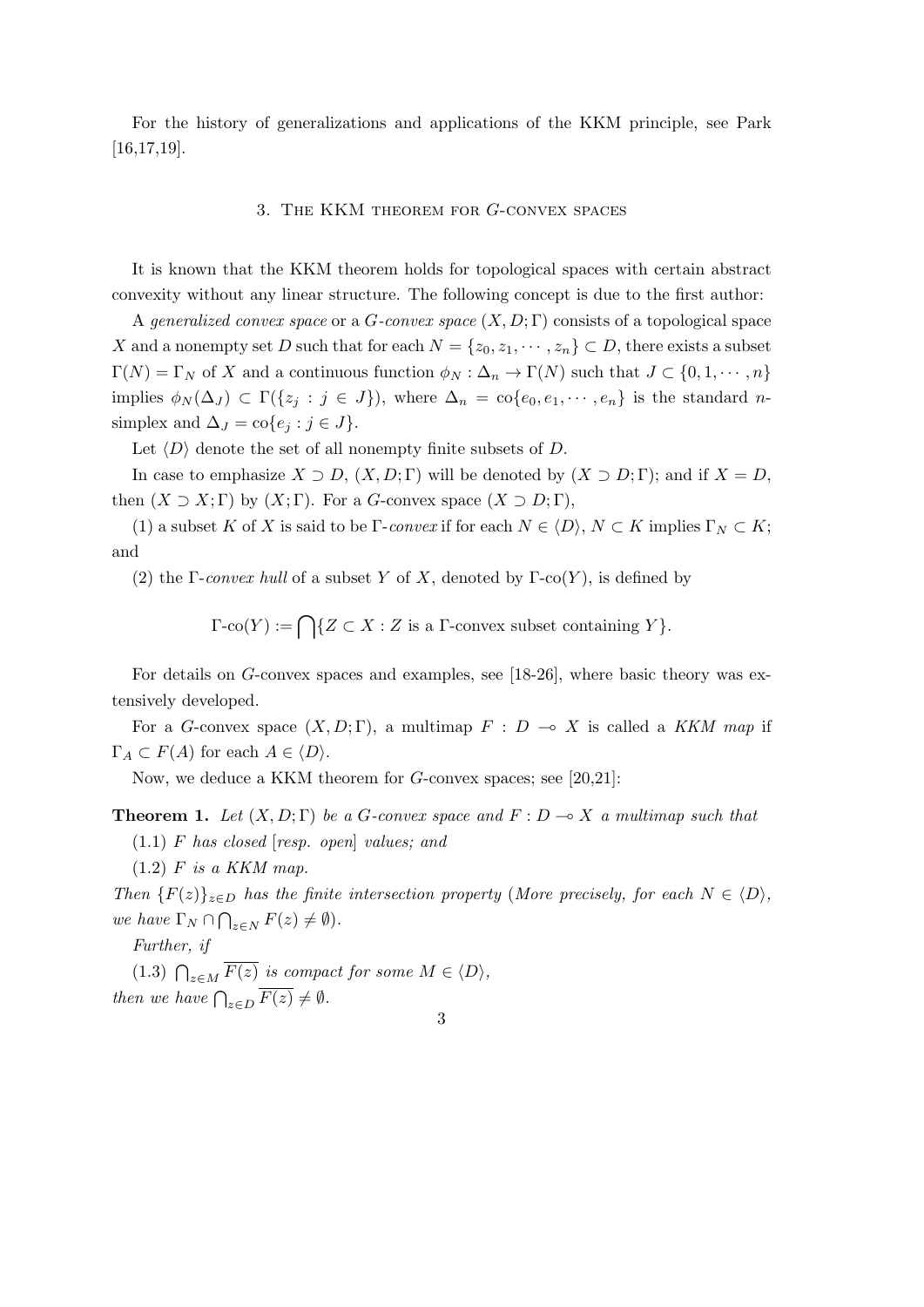*Proof.* Let  $N := \{a_0, a_1, \ldots, a_n\} \in \langle D \rangle$ . Then there exists a continuous function  $\phi_N$ :  $\Delta_n \to \Gamma_N$  such that, for any  $0 \leq i_0 < i_1 < \cdots < i_k \leq n$ , we have

$$
\phi_N(\text{co}\{e_{i_0}, e_{i_1}, \cdots, e_{i_k}\}) \subset \Gamma(\{a_{i_0}, a_{i_1}, \cdots, a_{i_k}\}) \cap \phi_N(\Delta_n).
$$

Since *F* is a KKM map, it follows that

$$
\operatorname{co}\{e_{i_0}, e_{i_1}, \cdots, e_{i_k}\} \subset \phi_N^{-1}(\Gamma(\{a_{i_0}, a_{i_1}, \cdots, a_{i_k}\}) \cap \phi_N(\Delta_n))
$$

$$
\subset \bigcup_{j=0}^k \phi_N^{-1}(F(a_{i_j}) \cap \phi_N(\Delta_n)).
$$

Since  $F(a_{i_j}) \cap \phi_N(\Delta_n)$  is closed [resp. open] in the compact subset  $\phi_N(\Delta_n)$  of  $\Gamma_N$ ,  $\phi_N^{-1}(F(a_{i_j}) \cap \phi_N(\Delta_n))$  is closed [resp. open] in  $\Delta_n$ . Note that  $e_i \to \phi_N^{-1}(F(a_i) \cap \phi_N(\Delta_n))$ is a KKM map on  $\{e_0, e_1, \dots, e_n\}$ . Hence, by the KKM principle, we have

$$
\bigcap_{i=0}^{n} \phi_N^{-1}(F(a_i) \cap \Gamma_N) \supset \bigcap_{i=0}^{n} \phi_N^{-1}(F(a_i) \cap \phi_N(\Delta_n)) \neq \emptyset.
$$

This readily implies  $\Gamma_N \cap \bigcap_{z \in N} F(z) \neq \emptyset$ . The second conclusion is clear.

For a multimap  $F: D \to X$ , we define a multimap  $\overline{F}: D \to X$  by  $\overline{F}(z) := \overline{F(z)}$  for all  $z \in D$ , where  $\equiv$  denotes the closure operation.

From Theorem 1, we have the following equivalent form:

**Theorem 1'.** Let  $(X, D; \Gamma)$  be a *G*-convex space and  $F: D \to X$  *a map such that* (1.1)<sup>*′*</sup>  $\bigcap_{z \in D} F(z) = \bigcap_{z \in D} \overline{F(z)}$  [*that is, F is transfer closed-valued*];  $(1.2)'$   $\overline{F}$  *is a KKM map; and*  $(1.3)'$   $\bigcap_{z \in M} \overline{F(z)}$  *is compact for some*  $M \in \langle D \rangle$ *. Then we have*  $\bigcap_{z \in D} F(z) \neq \emptyset$ *.* 

*Proof.* Since  $\overline{F}$  : *D*  $\rightarrow \infty$  *X* is closed-valued, by Theorem 1, we have  $\bigcap_{z \in D} \overline{F(z)} \neq \emptyset$ . Therefore, condition (1*.*1)*′* ensures the conclusion.

*Remark.* This kind of KKM theorems originate from Tian [30, Theorem 2]. For some variations of Theorem 1', see the first author's recent work [21].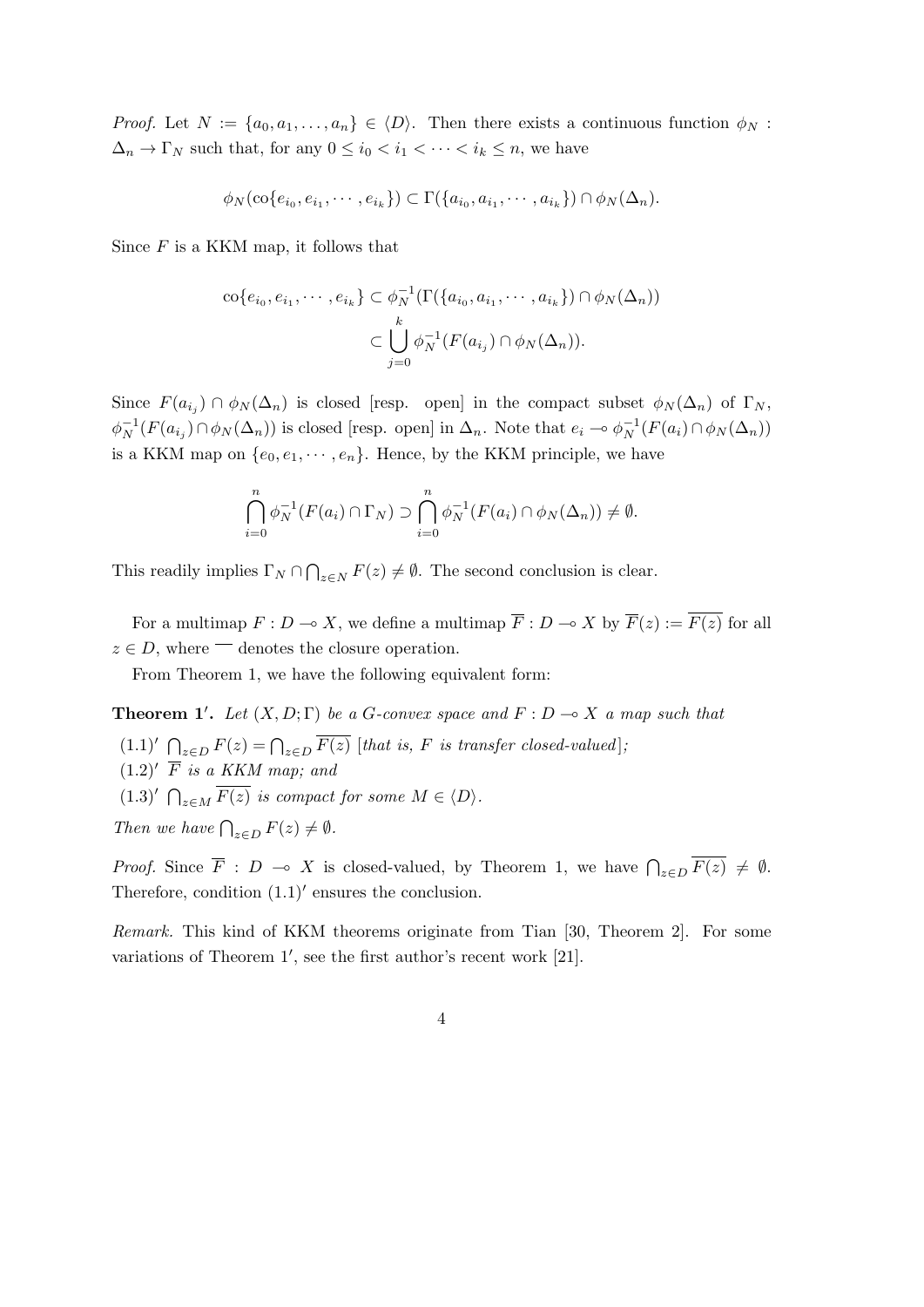#### 4. Generalized KKM maps on *G*-convex spaces

Motivated by recent works on generalized KKM maps, we introduce the following definition:

Let  $(X, D; \Gamma)$  be a *G*-convex space and *I* a nonempty set. A map  $F: I \to X$  is called a *generalized KKM map* provided that for each  $N \in \langle I \rangle$ , there exists a function  $\sigma : N \to D$ such that  $\Gamma_{\sigma(M)} \subset F(M)$  for each  $M \in \langle N \rangle$ .

**Examples.** (1) A generalized KKM map  $F: I \rightarrow X$  reduces to a KKM map if  $I = D$ and  $\sigma$  is chosen to be the identity function  $1_N$  for each  $N \in \langle D \rangle$ .

 $(2)$  Kassay and Kolumbán [9] first considered the concept of generalized KKM maps. Let *X* and *Y* be convex subsets of topological vector spaces *E* and *F*, resp. A map  $G: X \longrightarrow F$  is called a generalized KKM map by Chang and Zhang [2], if for any finite set  $\{x_1, \dots, x_n\} \subset X$ , there exists a finite set  $\{y_1, \dots, y_n\} \subset F$  such that any finite subset  $\{y_{i_1}, \dots, y_{i_k}\} \subset \{y_1, \dots, y_n\}, 1 \leq k \leq n$ , we have  $\text{co}\{y_{i_1}, \dots, y_{i_k}\} \subset \bigcup_{j=1}^k G(x_{i_j}).$ Note that any KKM map  $G: X \to E$  is a generalized KKM map, and a counterexample ensuring the converse does not hold was given in [2].

(3) Chang and Ma [1] and Kim [7] extended the preceding definition to an *H*-space  $(X; \Gamma)$  and  $I \subset X$ .

(4) Yuan [31] removed the restriction  $I \subset X$  in the preceding definition.

(5) Tan [29] gave a particular form of generalized KKM maps: Let (*X*; Γ) be a *G*-convex space and *I* a nonempty set. A map  $F: I \to X$  is called a generalized *G*-KKM map if for each  $N \in \langle I \rangle$ , there exists a function  $\sigma : N \to X$  such that  $M \in \langle N \rangle$  implies  $\Gamma$  $co(\sigma(M)) \subset F(M)$ . Note that all of his results in [29] were given under some superfluous restrictions.

(6) Lin and Chang [15] defined as follows: Let *D* be a nonempty set, (*X*; Γ) a *G*convex space, and  $S, T: D \to X$ . Then *T* is called a generalized *S*-KKM map if for each  $N \in \langle D \rangle$ ,  $\Gamma$ -co( $S(N)$ )  $\subset T(N)$ . It is observed that this kind of maps can be regarded as a generalized KKM map; see Park [17]. Note that Cheng [3] considered a particular type of generalized *S*-KKM map.

(7) Kirk, Sims, and Yuan [10] defined generalized KKM maps for a hyperconvex metric space  $X = D$ .

From Theorem 1, we have the following result related to the finite intersection property for generalized KKM maps: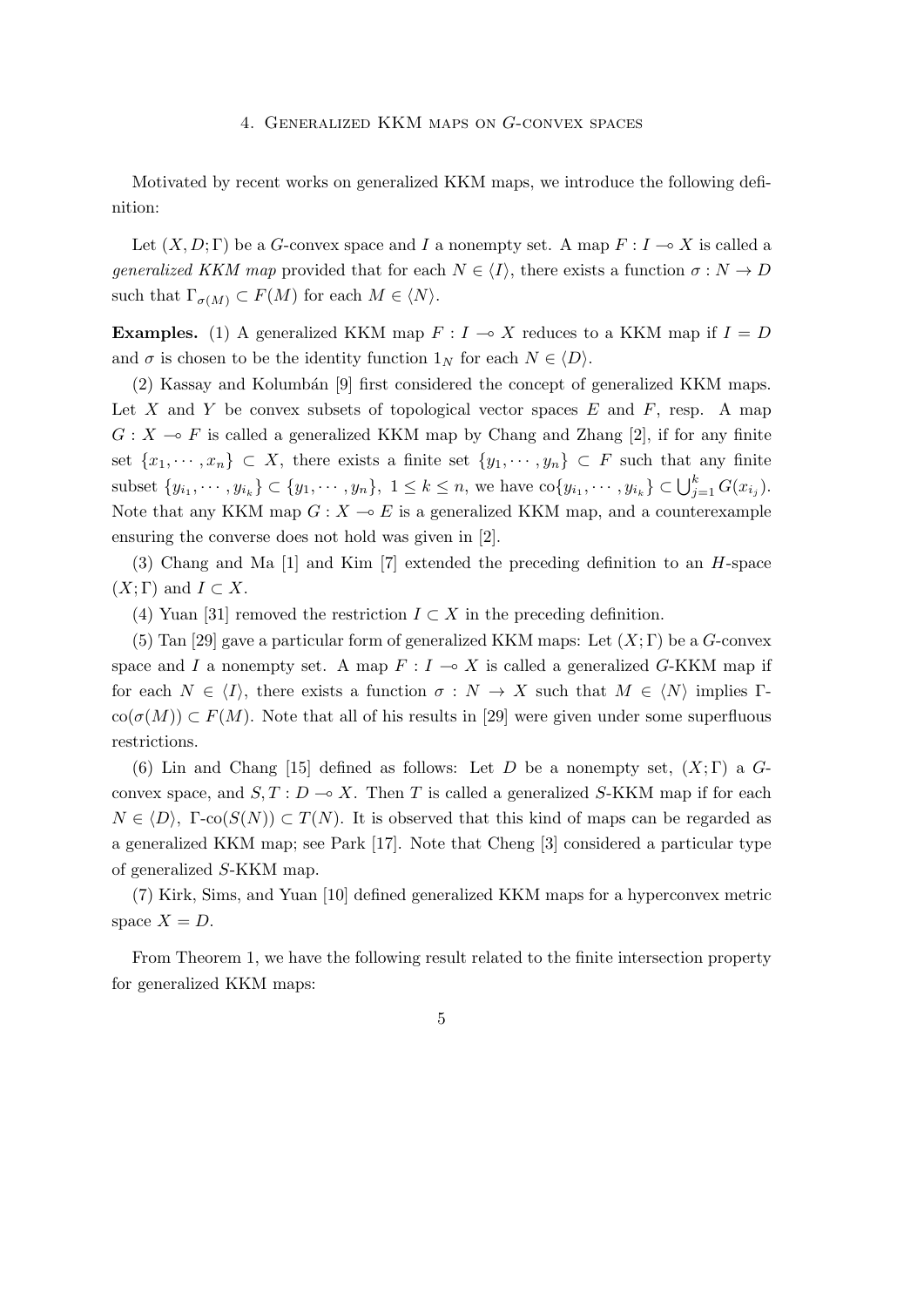**Theorem 2.** Let  $(X, D; \Gamma)$  be a *G*-convex space, *I* a nonempty set, and  $F: I \to X$  a *map with closed* [*resp. open*] *values.*

(i) *If F is a generalized KKM map, then the family of its values has the finite intersection property* (*More precisely, for each*  $N \in \langle I \rangle$ *, there exists an*  $N' \in \langle D \rangle$  *such that*  $\Gamma_{N'} \cap \bigcap_{z \in N} F(z) \neq \emptyset$ .

(ii) *The converse holds whenever*  $X = D$  *and*  $\Gamma_{\{x\}} = \{x\}$  *for all*  $x \in X$ *.* 

*Proof.* (i) For each  $N \in \langle I \rangle$ , there exists a function  $\sigma : N \to D$  such that  $M \in \langle N \rangle$  implies  $\Gamma_{\sigma(M)} \subset F(M)$ . Let  $\sigma(N)$  have  $n+1$  elements. Then there exists a continuous function  $\phi_N : \Delta_n \to \Gamma_{\sigma(N)}$  such that  $\phi_N(\Delta_M) \subset \Gamma_{\sigma(M)}$  for each  $M \in \langle N \rangle$ , where  $\Delta_M$  is the face of  $\Delta_n$  corresponding to  $\sigma(M) \subset \sigma(N)$ . Since  $\Gamma_{\sigma(M)} \subset F(M) \cap \Gamma_{\sigma(N)}$ , we have

$$
\Delta_M \subset \phi_N^{-1}(\Gamma_{\sigma(M)}) \subset \bigcup \{ \phi_N^{-1}(F(z) \cap \Gamma_{\sigma(N)}) : z \in M \}
$$

for each  $M \in \langle N \rangle$ . Note that  $F(z) \cap \Gamma_{\sigma(N)}$  is closed [resp. open] in  $\Gamma_{\sigma(N)}$  and hence  $\phi_N^{-1}(F(z) \cap \Gamma_{\sigma(N)})$  is closed [resp. open] in  $\Delta_n$ . Moreover,  $z \mapsto \phi_N^{-1}(F(z) \cap \Gamma_{\sigma(N)})$  defines a KKM map  $F': N \to \Delta_n$  on the *G*-convex space  $(\Delta_n, N, \Gamma')$ , where  $\Gamma'_M := \Delta_M$  for each  $M \in \langle N \rangle$ . Hence, by Theorem 1, we have

$$
\bigcap_{z \in N} F'(z) = \bigcap_{z \in N} \phi_N^{-1}(F(z) \cap \Gamma_{\sigma(N)}) \neq \emptyset.
$$

This readily implies

$$
\Gamma_{\sigma(N)} \cap \bigcap_{z \in N} F(z) \neq \emptyset.
$$

Putting  $N' := \sigma(N) \in \langle D \rangle$ , we have the conclusion.

(ii) Suppose that  $X = D$  and  $\Gamma_{\{x\}} = \{x\}$  for all  $x \in X$ . For any  $N \in \langle I \rangle$ , by assumption, we have an  $x^* \in \bigcap_{z \in N} F(z) \neq \emptyset$ . Define a function  $\sigma : N \to D = X$  by  $\sigma(z) = x^*$  for all  $z \in N$ . Then for any nonempty subset *M* of *N*, we have

$$
\Gamma_{\sigma(M)} = \Gamma_{\{x^*\}} = \{x^*\} \subset \bigcap_{z \in N} F(z) \subset F(M).
$$

Therefore, *F* is a generalized KKM map.

**Examples.** (1) For an *H*-space  $(X;\Gamma)$  and  $I \subset X$ , Theorem 2(i) was due to Chang and Ma [1, Theorems 1 and 4].

(2) For a *G*-convex space  $(X; \Gamma)$ , a particular form of Theorem 2 was obtained by Tan [29, Theorem 2.2].

The following is a simple consequence of Theorem 2: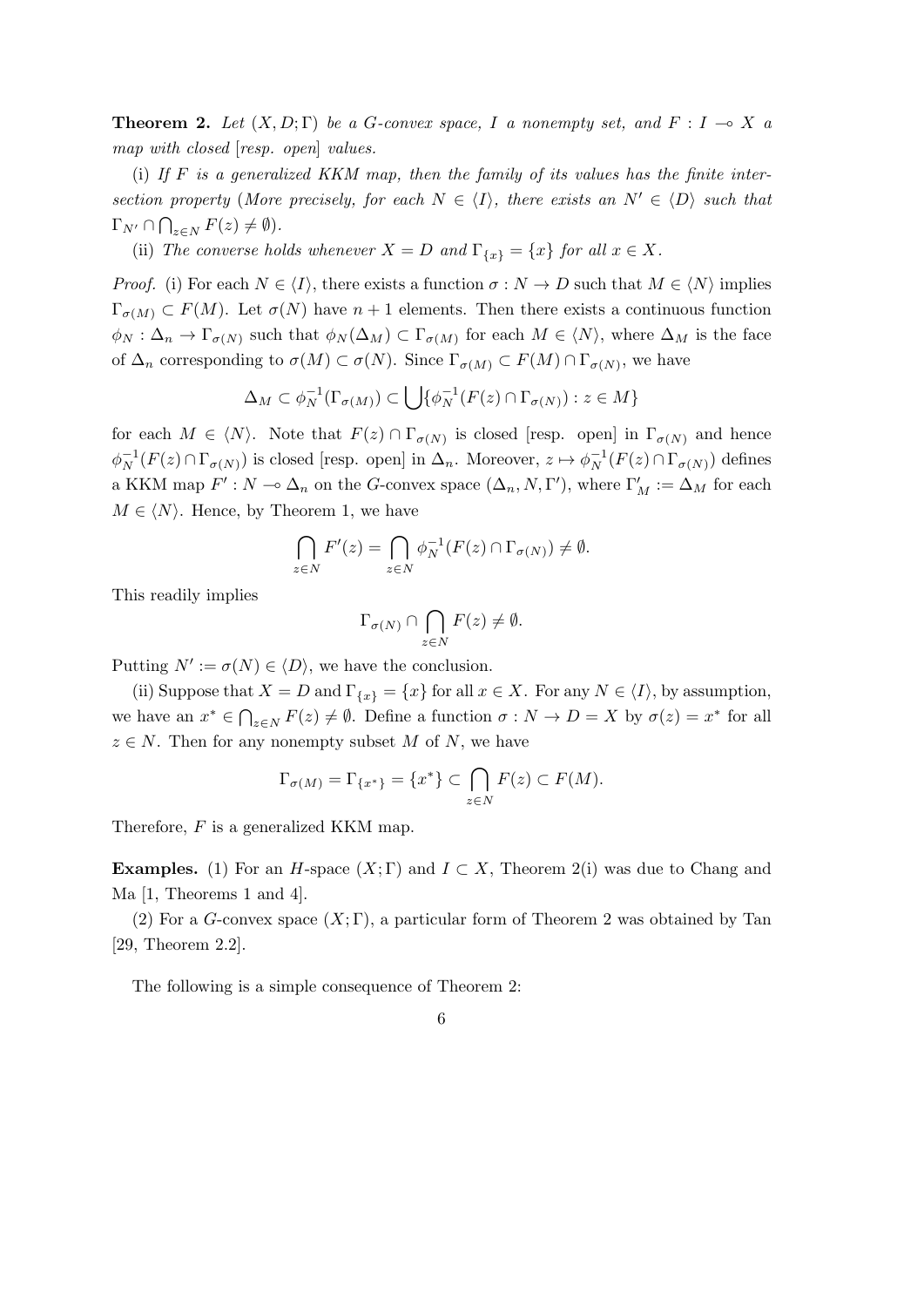**Theorem 3.** Let  $(X; \Gamma)$  be a *G*-convex space with  $\Gamma_{\{x\}} = \{x\}$  for all  $x \in X$ , I a nonempty *set, and*  $F: I \to X$  *a map with closed* [*resp. open*] *values. Then F is a generalized KKM map if and only if*  ${F(z)}_{z \in I}$  *has the finite intersection property* (*more precisely, for each*  $N \in \langle I \rangle$ , there exists an  $N' \in \langle X \rangle$  such that  $\Gamma_{N'} \cap \bigcap_{z \in N} F(z) \neq \emptyset$ .

**Examples.** (1) Chang and Zhang [2, Theorem 3.1] showed a closed version of Theorem 3 for the case when *I* is a convex subset of a Hausdorff topological vector space with the finite topology.

(2) For an *H*-space  $(X; \Gamma)$  and  $I \subset X$ , the necessity of Theorem 3 was obtained by Chang and Ma [1, Theorem 1].

(3) A closed version of Theorem 3 for convex spaces was given in Park [17, Theorem 6].

(4) If *X* is a Hausdorff topological vector space with the finite topology, Theorem 3 reduces to Lee, Cho, and Yuan [14, Theorems 2.1, 2.2, 2.4 and Corollaries 2.5 and 2.6]. Moreover, they showed that the open version [14, Theorem 2.1] is equivalent to the closed version [14, Theorem 2.2]. However, this fact is a simple consequence of the corresponding equivalences in the KKM principle and Theorem 1.

(5) A hyperconvex metric space is a particular form of a *C*-space, and hence, is a *G*-convex space. If *X* is a hyperconvex metric space with finitely generated topology, Theorem 3 reduces to Kirk, Sims, and Yuan [10, Theorem 2.1] and Yuan [32, Theorems 2.2 and 2.4], who assumed superfluous restrictions. Their proofs are unnecessarily lengthy and complicated. The obvious equivalency of the closed and the open versions was also shown in [32, Theorem 2.3].

*Remark.* Theorems 2 and 3 hold for a transfer closed-valued map  $F: I \to X$ , that is,  $∩_{z∈I} F(z) = ∩_{z∈I} \overline{F(z)}$ . In fact, in the proof of Theorem 2, we can use Theorem 1' instead of Theorem 1.

From Theorem 2, we obtain the following characterization of generalized KKM maps:

**Theorem 4.** Let  $(X, D; \Gamma)$  be a *G*-convex space, *I* a nonempty set, and  $F: I \to X$  a *map with closed values such that*  $\bigcap_{z \in M} F(z)$  *is compact for some*  $M \in \langle I \rangle$ *.* 

(i) If *F* is a generalized KKM map, then  $\bigcap_{z \in I} F(z) \neq \emptyset$ .

(ii) If  $X = D$ ,  $\Gamma_{\{x\}} = \{x\}$  for all  $x \in X$ , and  $\bigcap_{z \in I} F(z) \neq \emptyset$ , then F is a generalized *KKM map.*

**Example.** Tan [29, Theorem 2.3] obtained a version of Theorem 4 for  $X = D$  under some superfluous restriction.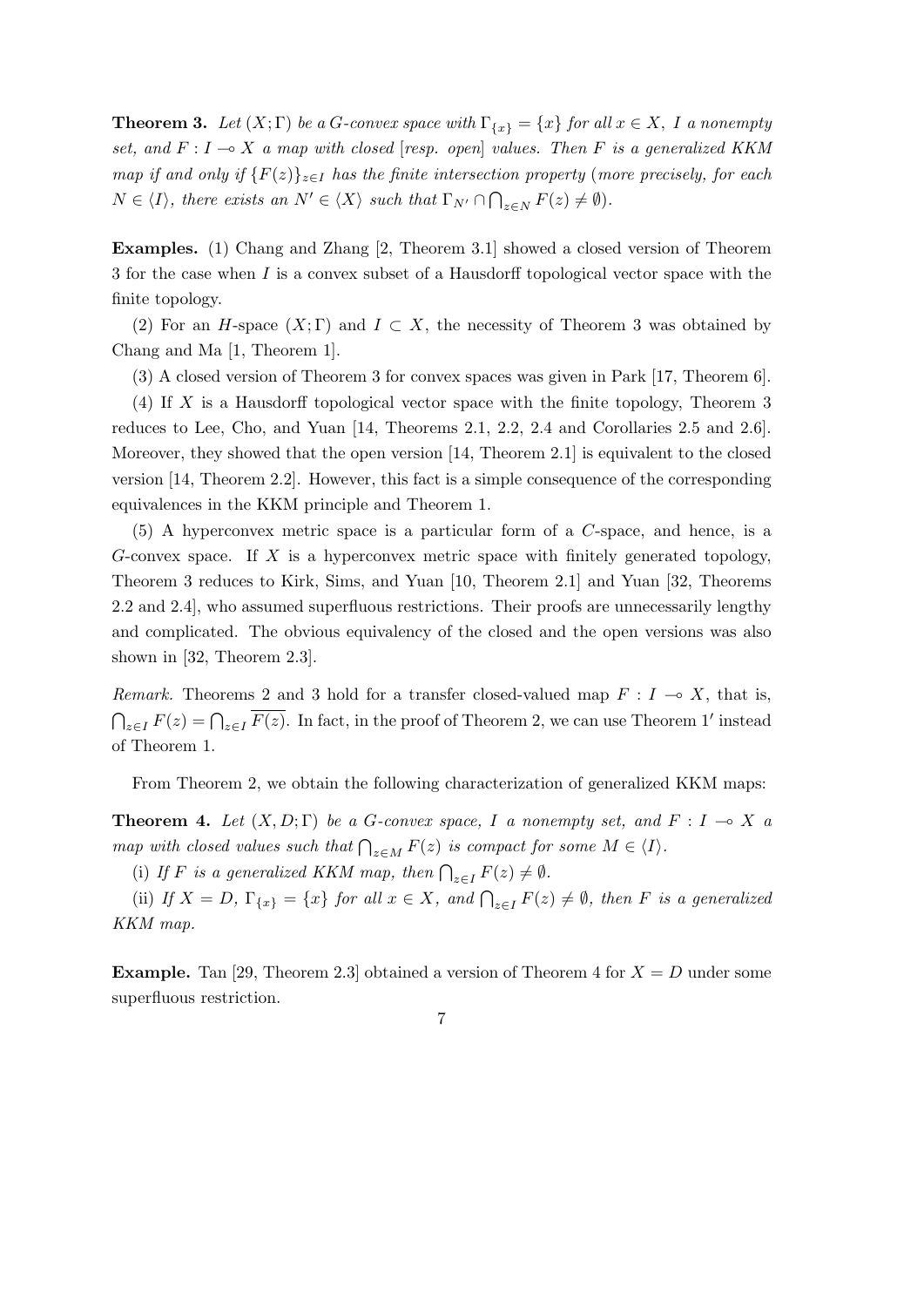In view of Theorem 1', we have a slightly general form of Theorem 4 as follows:

**Theorem 4'**. Let  $(X, D; \Gamma)$  be a *G*-convex space, *I* a nonempty set, and  $F: I \to X$  a *transfer closed-valued map such that*  $\bigcap_{z \in M} \overline{F(z)}$  *is compact for some*  $M \in \langle I \rangle$ *.* 

(i) If  $\overline{F}$  is a generalized KKM map, then  $\bigcap_{z \in I} F(z) \neq \emptyset$ .

(ii) If  $X = D$ ,  $\Gamma_{\{x\}} = \{x\}$  for all  $x \in X$ , and  $\bigcap_{z \in I} F(z) \neq \emptyset$ , then F is a generalized *KKM map.*

The following is a simple consequence of Theorem 4:

**Theorem 5.** Let  $(X; \Gamma)$  be a *G*-convex space with  $\Gamma_{\{x\}} = \{x\}$  for all  $x \in X$ , I a nonempty *set, and*  $F: I \to X$  *a map with closed values such that*  $\bigcap_{z \in M} F(z)$  *is compact for some*  $M \in \langle I \rangle$ . Then *F* is a generalized KKM map if and only if  $\bigcap_{z \in I} F(z) \neq \emptyset$ .

**Examples.** (1) Chang and Zhang [2, Theorem 3.2] obtained Theorem 5 for the case when *I* is a convex subset of a Hausdorff topological vector space.

(2) A convex space version of Theorem 1 was given by Park [17, Corollary 1]. Moreover, a more general compactness condition was shown to work in Theorem 5; see [17, Theorem 7].

(3) If  $X = D$  is a hyperconvex metric space, Theorem 4 reduces to Kirk, Sims, and Yuan [10, Theorem 2.2].

In view of Theorem 1', we also have a slightly general form of Theorem 5 as follows:

**Theorem 5<sup>***′***</sup>.** *Let*  $(X; \Gamma)$  *be a G-convex space with*  $\Gamma_{\{x\}} = \{x\}$  *for all*  $x \in X$ *, I a nonempty set, and*  $F: I \to X$  *a transfer closed-valued map such that*  $\bigcap_{z \in M} \overline{F(z)}$  *is compact for some*  $M \in \langle I \rangle$ *. Then*  $\overline{F}$  *is a generalized KKM map if and only if*  $\bigcap_{z \in I} F(z)$  *is nonempty compact.*

**Examples.** (1) Theorem 5' for *H*-spaces was first due to Zhou; see Yuan [31].

(2) For a hyperconvex metric space *X*, Theorem 5*′* was due to Kirk, Sims, and Yuan [10, Theorem 2.5], which is a simple consequence of the preceding one in (1).

## 5. Analytic formulations of generalized KKM maps

It is well-known that the KKM theory has many applications on equilibrium problems. Some applicability of our results are based on the fact that generalized KKM maps are closely related to certain convexity (or concavity) of extended real-valued functions.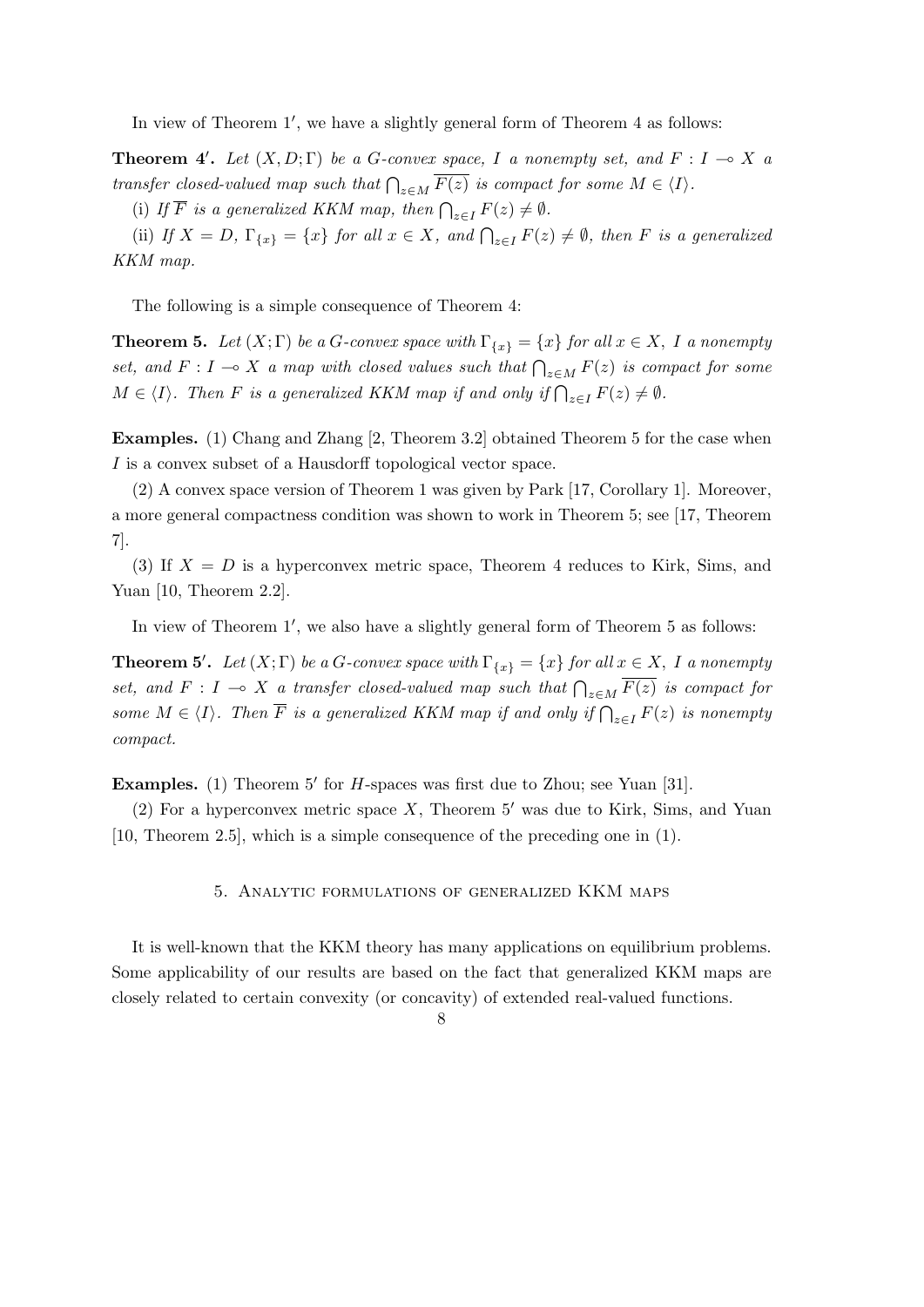Let *I* be a nonempty set,  $(X, D; \Gamma)$  be a *G*-convex space, and  $f: I \times X \to \overline{\mathbb{R}}, g:$  $X \times I \to \overline{\mathbb{R}}$  functions. Let  $\gamma \in \mathbb{R}$ . Then we define as follows:

(i)  $f$  is generalized  $\gamma$ -quasiconvex [resp. generalized  $\gamma$ -quasiconcave] on the first variable *z* if for each  $N \in \langle I \rangle$ , there exists a function  $\sigma : N \to D$  such that  $\emptyset \neq M \subset N$  implies  $\gamma \leq \max_{z \in M} f(z, x)$  [resp.  $\gamma \geq \min_{z \in M} f(z, x)$ ] for all  $x \in \Gamma_{\sigma(M)}$ ; and

(ii) *g* is *generalized*  $\gamma$ -*quasiconvex* [resp. *generalized*  $\gamma$ -*quasiconcave*] *in the second variable z* if the function  $h: I \times X \to \overline{\mathbb{R}}$  defined by  $h(z, x) = g(x, z)$  for all  $(z, x) \in I \times X$  is generalized  $\gamma$ -quasiconvex [resp. generalized  $\gamma$ -quasiconcave] in the first variable *z*.

Note that, for example,  $f(z, x)$  is generalized  $\gamma$ -quasiconvex on the first variable z if and only if  $f(z, x) - \gamma$  is generalized 0-quasiconvex on the first variable.

If  $I = D$  and  $\sigma = i_N : N \hookrightarrow D$ , the inclusion, for each  $N \in \langle D \rangle$ , then the above generalized *γ*-quasiconvexity [resp. quasiconcavity] is called *diagonally γ-quasiconvexity* [resp. *diagonally γ-quasiconcavity* ].

**Examples.** (1) For a convex subset X of a topological vector space, the concept of generalized *γ*-quasiconvexity is first introduced by Chang and Zhang [2].

(2) For a convex subset *X* of a topological vector space and  $I = D \subset X$ , the concept of diagonally *γ*-quasiconcavity is first introduced by Tian [30] and more general than the corresponding one due to Zhou and Chen [34].

(3) For  $X = D$ , our generalized  $\gamma$ -quasiconvexity [resp. generalized  $\gamma$ -quasiconcavity] reduces to the *γ*-generalized *G*-quasiconvexity [resp. *γ*-generalized *G*-quasiconcavity] due to Tan [29, Definition 1.8].

(4) If  $X = D$  is a hyperconvex metric space and I is a nonempty finite subset of X, Kirk– Sims–Yuan [10] defined the hyper *γ*-generalized quasiconvexity [resp. the corresponding quasiconcavity] as above in (2).

The following shows the equivalency of certain concavity [resp. convexity] of extended real-valued functions and the related generalized KKM maps:

**Theorem 6.** Let I be a nonempty set,  $(X, D; \Gamma)$  a *G*-convex space,  $f: I \times X \to \overline{\mathbb{R}}$ , and  $\gamma \in \mathbb{R}$ *. Then the following are equivalent:* 

(i) *The multimap*  $F: I \rightarrow X$ , defined by  $F(z) := \{x \in X : f(z, x) \leq \gamma\}$  [resp.  $F(z) := \{x \in X : f(z, x) \geq \gamma\}$  *for all*  $z \in I$ *, is a generalized KKM map.* 

(ii) *f is generalized*  $\gamma$ *-quasiconcave* [*resp. generalized*  $\gamma$ *-quasiconvex*] *in the first variable z.*

*Proof.* (i)  $\Rightarrow$  (ii) For any  $N \in \langle I \rangle$ , there exists a  $\sigma : N \to D$  such that  $M \in \langle N \rangle$  implies  $\Gamma_{\sigma(M)} \subset F(M)$ . Let  $x \in \Gamma_{\sigma(M)}$ . Then  $x \in F(z)$  for some  $z \in M$  and hence  $f(z, x) \leq \gamma$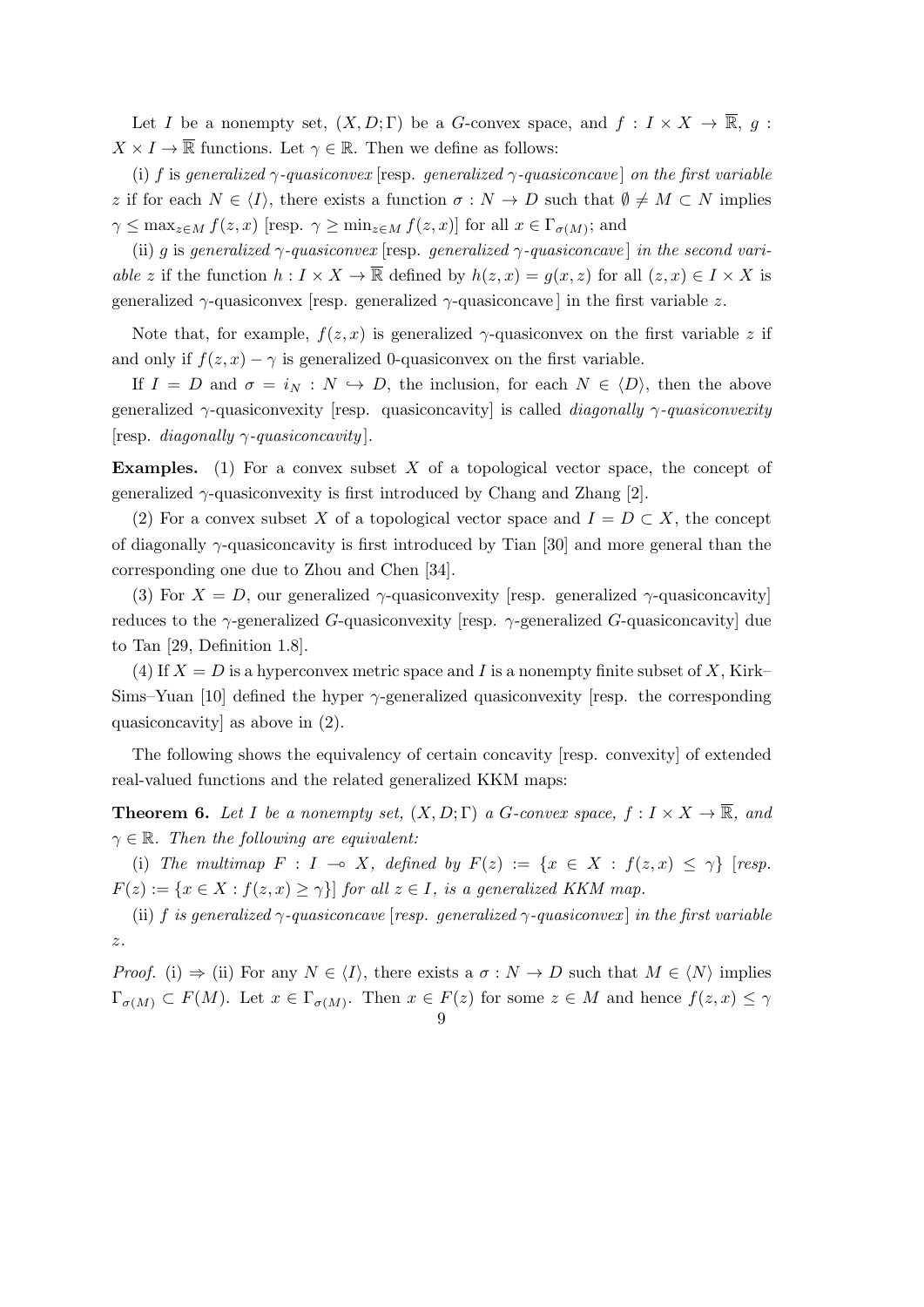$[\text{resp. } f(z, x) \geq \gamma]$ . Hence  $\min_{z \in M} f(z, x) \leq \gamma$  [resp.  $\max_{z \in M} f(z, x) \geq \gamma$ ] so that *f* is generalized  $\gamma$ -quasiconcave [resp. generalized  $\gamma$ -quasiconvex] in the first variable *z*.

(ii)  $\Rightarrow$  (i) Since *f* is generalized  $\gamma$ -quasiconcave [resp. generalized  $\gamma$ -quasiconvex] in *z*, for any  $N \in \langle I \rangle$ , there exists a  $\sigma : N \to D$  such that  $M \in \langle N \rangle$  implies  $\min_{z \in M} f(z, x) \leq \gamma$ [resp. max<sub>z</sub><sub>∈M</sub>  $f(z, x) \geq \gamma$ ] for all  $x \in \Gamma_{\sigma(M)}$ . Therefore,  $x \in \Gamma_{\sigma(M)}$  implies  $f(z, x) \leq \gamma$ [resp.  $f(z, x) \ge \gamma$ ] for some  $z \in M$ , and hence  $x \in F(z)$  for some  $z \in M$ . Therefore  $\Gamma_{\sigma(M)} \subset \bigcup_{z \in M} F(z) = F(M)$  so that *F* is a generalized KKM map.

**Examples.** (1) For a convex subset  $X = D$  of a topological vector space, Theorem 6 reduces to Chang and Zhang [2, Proposition 2.1].

(2) For  $X = D$ , Theorem 6 reduces to Tan [29, Proposition 2.1].

(3) Tan's result was obtained by Kirk–Sims–Yuan [10, Lemma 2.7] for a hyperconvex metric space *X*.

**Corollary 6<sup>***'***</sup>.** *Let*  $(X, D; \Gamma)$  *be a G-convex space,*  $f: D \times X \to \overline{\mathbb{R}}$ *, and*  $\gamma \in \mathbb{R}$ *. Then the following are equivalent:*

(i) *The multimap*  $F : D \multimap X$ , defined by  $F(z) := \{x \in X : f(z, x) \leq \gamma\}$  [resp.  $F(z) := \{x \in X : f(z, x) \geq \gamma\}$  *for all*  $z \in I$ *, is a KKM map.* 

(ii) *f is diagonally γ-quasiconcave* [*resp. diagonally γ-quasiconvex* ] *in the first variable z.*

**Example.** If *X* is a convex subset of a topological vector space and  $D \subset X$ , Corollary 6*′* is first noted by Tian [30, Remark 3].

From Theorem 6, we obtain the following equilibrium result implying minimax inequalities, variational inequalities, and so on:

**Theorem 7.** Let I be a nonempty set,  $(X, D; \Gamma)$  a *G*-convex space,  $f: I \times X \to \overline{\mathbb{R}}$ , and  $\gamma \in \mathbb{R}$  *such that* 

- (7.1) for each  $z \in I$ ,  $\{x \in X : f(z, x) \leq \gamma\}$  is [transfer] closed (for example,  $x \mapsto f(z, x)$ *is lower semicontinuous*)*;*
- (7.2) *f is generalized γ-quasiconcave in the first variable z; and*

(7.3) there exists a set  $M \in \langle I \rangle$  such that  $\bigcap_{z \in M} \overline{\{x \in X : f(z,x) \leq \gamma\}}$  is compact in X. *Then there exists an*  $x_0 \in X$  *such that*  $f(z, x_0) \leq \gamma$  *for all*  $z \in I$ *.* 

*Proof.* Let us define a map  $F: I \to X$  by  $F(z) := \{x \in X : f(z, x) \leq \gamma\}$  for  $z \in I$ . Then, by  $(7.1)$ , *F* is [transfer] closed-valued. By Theorem 6,  $(7.2)$  implies that *F* is a generalized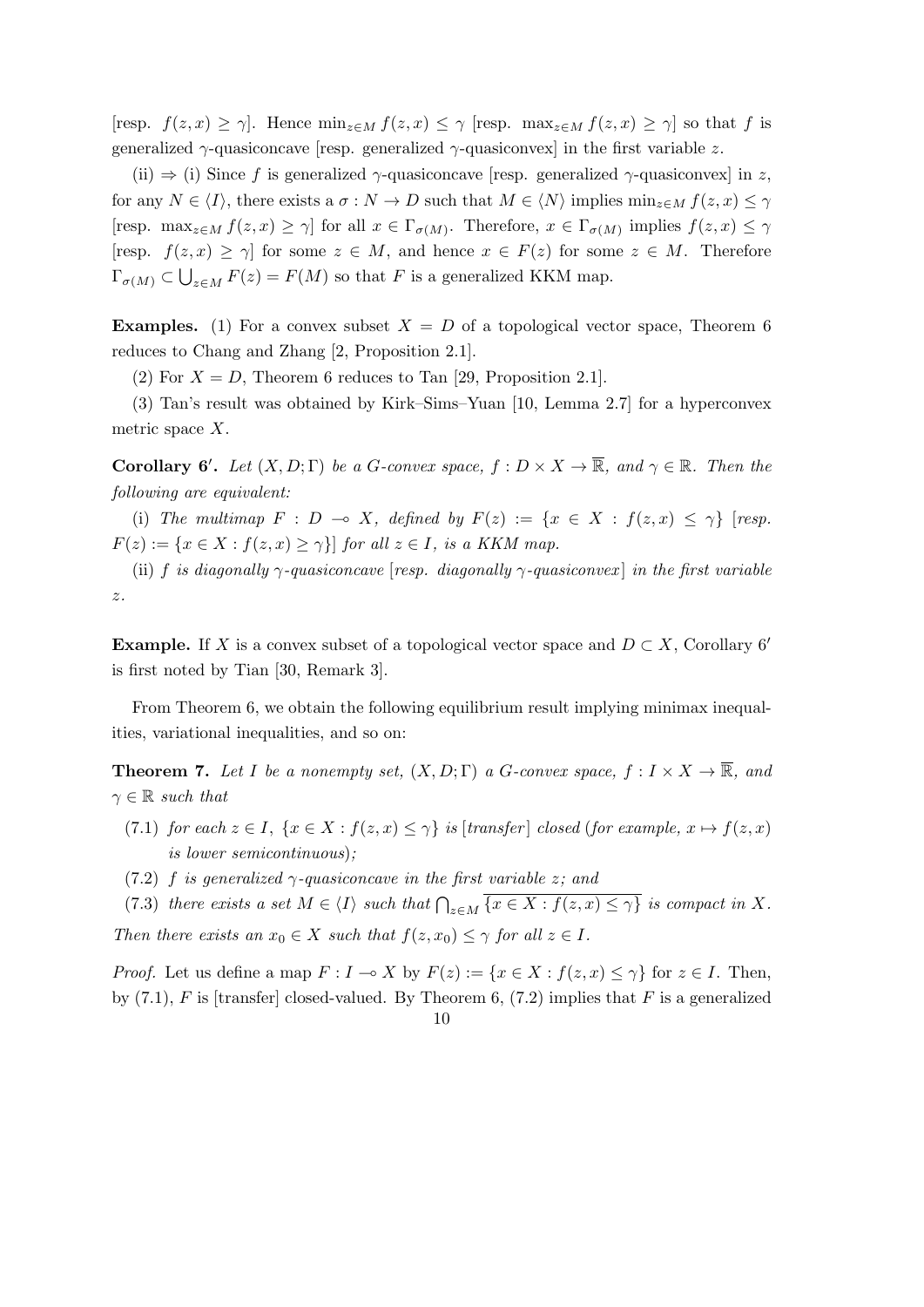KKM map. Therefore, by Theorem 4'(i), (7.3) implies  $\bigcap_{z \in I} F(z) \neq \emptyset$ . Hence there exists an  $x_0 \in X$  such that  $x_0 \in F(z)$  or  $f(z, x_0) \leq \gamma$  for all  $z \in I$ . This completes our proof.

**Examples.** (1) For closed convex subsets *I* and  $X = D$  of Hausdorff topological vector spaces, Theorem 7 reduces to Chang and Zhang [2, Theorem 3.4].

(2) Tan [29, Theorem 3.1] obtained Theorem 7 for  $X = D$  under some superfluous restrictions.

(3) Tan's result was obtained by Kirk–Sims–Yuan [10, Theorem 2.8] for a hyperconvex metric space *X*.

**Final Remarks.** (1) From a particular form [2, Theorem 3.4] of Theorem 7, Chang and Zhang obtained a general variational inequality of the Browder–Hartman–Stampacchia type, a saddle point theorem, an existence theorem of solutions for a class of quasivariational inequalities, and a generalization of the Fan–Glicksberg fixed point theorem.

(2) From a particular form [29, Theorem 3.1] of Theorem 7, Tan deduced the Ky Fan type minimax inequalities [29, Theorems 3.2, 3.4, and Proposition 3.4], and several existence results of saddle points and minimax theorems [29, Theorems 4.1, 4.2, 4.4-4.6]. Those results can also be generalized and improved by adopting our method in this paper.

(3) Most of the results in Kirk–Sims–Yuan [10] and Yuan [32] are already known for *H*-spaces or *G*-convex spaces.

## **REFERENCES**

- [1] S.-S. Chang and Y.-H. Ma, *Generalized KKM theorem on H-space with applications*, J. Math. Anal. Appl. **163** (1992), 406–421.
- [2] S.-S. Chang and Y. Zhang, *Generalized KKM theorem and variational inequalities*, J. Math. Anal. Appl. **159** (1991), 208–223.
- [3] C. Cheng, *A minimax inequality and variational inequalities*, Progr. in Nat. Sci. **7** (1997), 92–99.
- [4] K. Fan, *A generalization of Tychonoff 's fixed point theorem*, Math. Ann. **142** (1961), 305–310.
- [5] C.D. Horvath, *Contractibility and generalized convexity*, J. Math. Anal. Appl. **156** (1991), 341–357.
- [6] , *Extension and selection theorems in topological spaces with a generalized convexity structure*, Annal. Fac. Sci. Toulouse **2** (1993), 253–269.
- [7] H. Kim, *The generalized KKM theorems on spaces having certain contractible subsets*, Lect.Note Ser. **3**, GARC-SNU, 1992, pp. 93–101.
- [8] W.K. Kim, *Some applications of the Kakutani fixed point theorem*, J. Math. Anal. Appl. **121** (1987), 119–122.
- [9] G. Kassay and I. Kolumbán, *On the Knaster–Kuratowski–Mazurkiewicz and Ky Fan's theorem*, Babes–Bolyai Univ. Res. Seminars Preprint **7** (1990), 87–100.
- [10] W.A. Kirk, B. Sims, and G. X.-Z. Yuan, *The Knaster–Kuratowski and Mazurkiewicz theory in hyperconvex metric spaces and some of its applications*, Nonlinear Anal. **39** (2000), 611–627.
- [11] B. Knaster, K. Kuratowski, S. Mazurkiewicz, *Ein Beweis des Fixpunktsatzes f¨ur n-dimensionale Simplexe*, Fund. Math. **14** (1929), 132–137.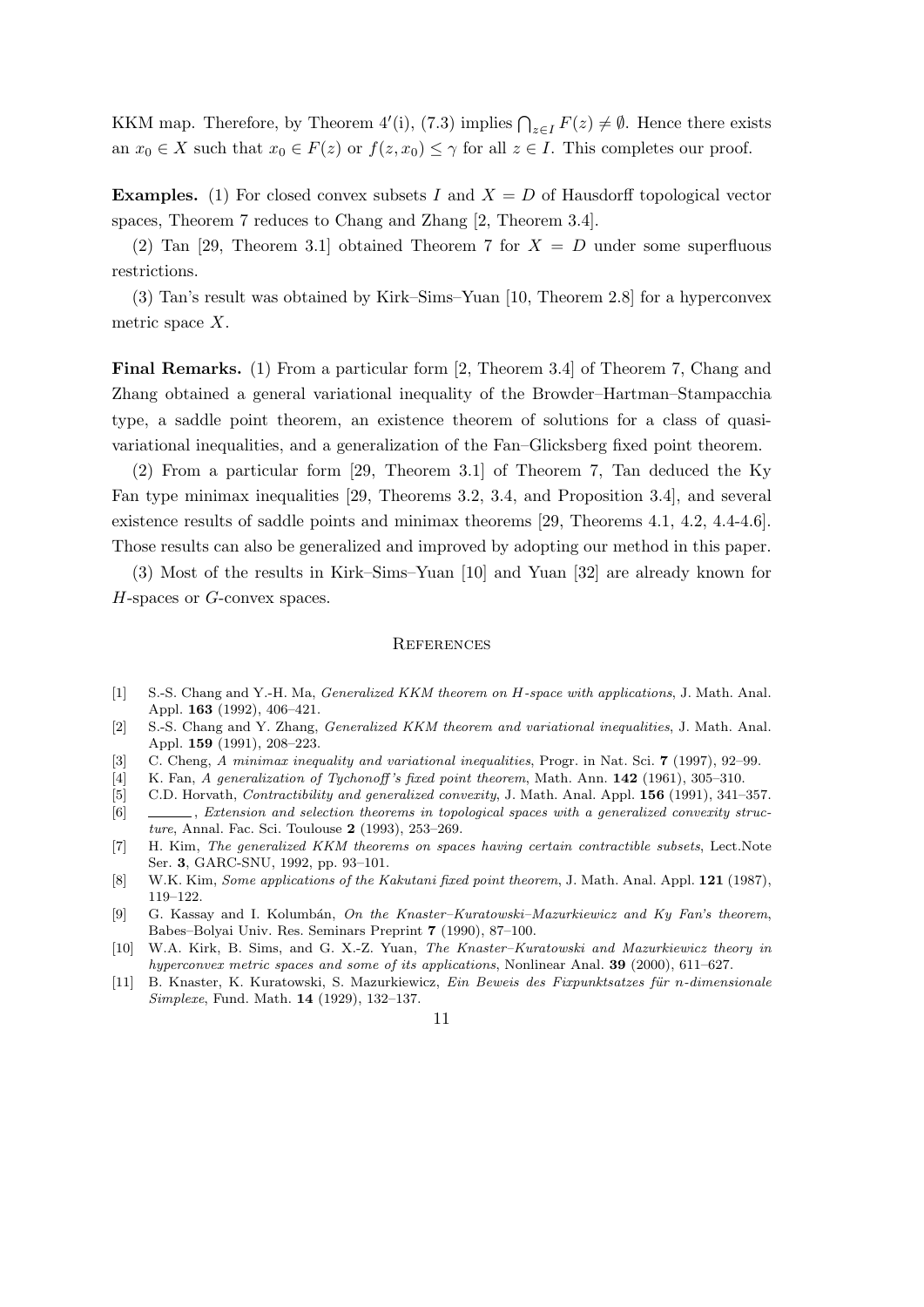- [12] M. Lassonde, *On the use of KKM maps in fixed point theory and related topics*, J. Math. Anal. Appl. **97** (1983), 151–201.
- [13] , *Sur le principe KKM*, C. R. Acad. Sci. Paris **310** (1990), 573–576.
- [14] B.S. Lee, Y.J. Cho, and G. X.-Z. Yuan, *The characterization of generalized KKM mapping with finitely open values in topological vector spaces*, Nonlinear Analysis and Convex Analysis (W. Takahashi and Tanaka, eds.), World Scientific, Singapore, 1999, pp.229–236.
- [15] L.-J. Lin and T.-H. Chang, *S-KKM theorems, saddle points and minimax inequalities*, Nonlinear Anal. **34** (1998), 73–86.
- [16] Sehie Park, *Some coincidence theorems on acyclic multifunctions and applications to KKM theory*, Fixed Point Theory and Applications (K.-K. Tan, ed.), World Scientific, River Edge, NJ, 1992, pp.248–277.
- [17] , *A unified approach to generalizations of the KKM type theorems related to acyclic maps*, Num. Funct. Anal. and Optimiz. **15** (1994), 105–119.
- [18] , *Another five episodes related to generalized convex spaces*, Nonlinear Funct. Anal. Appl. **3** (1998), 1–12.
- [19] , *Ninety years of the Brouwer fixed point theorem*, Vietnam J. Math. **27** (1999), 193–232.
- [20] , *Elements of the KKM theory for generalized convex spaces*, Korean J. Comput. & Appl. Math. **7** (2000), 1–28.
- [21] , *Remarks on topologies of generalized convex spaces*, Nonlinear Funct. Anal. & Appl. **5**(2) (2000), 67–79.
- [22] S. Park and H. Kim, *Admissible classes of multifunctions on generalized convex spaces*, Proc. Coll. Natur. Sci. Seoul Nat. U. **18** (1993), 1-21.
- [23] , *Coincidence theorems for admissible multifunctions on generalized convex spaces*, J. Math. Anal. Appl. **197** (1996), 173–187.
- [24] , *Foundations of the KKM theory on generalized convex spaces*, J. Math. Anal. Appl. **209** (1997), 551–571.
- [25] , *Generalizations of the KKM type theorems on generalized convex spaces*, Ind. J. Pure Appl. Math. **29** (1998), 121–132.
- [26] , *Coincidence theorems on a product of generalized convex spaces and applications to equilibria*, J. Korean Math. Soc. **36** (1999), 813–828.
- [27] M.-H. Shih, *Covering properties of convex sets*, Bull. London Math. Soc. **18** (1986), 57–59.
- [28] M.-H. Shih and K.-K. Tan, *Covering theorms of convex sets related to fixed-point theorems*, Nonlinear and Convex Analysis" (Proc. in honor of Ky Fan), Marcel Dekker, Inc., New York and Basel, 1987, pp.235–244.
- [29] K.-K. Tan, *G-KKM theorem, minimax inequalities and saddle points*, Nonlinear Anal. **30** (1997), 4151–4160.
- [30] G.Q. Tian, *Generalization of FKKM theorem and the Ky Fan minimax inequality with applications to maximal elements, price equilibrium and complementarity*, J. Math. Anal. Appl. **170** (1992), 457–471.
- [31] G. X.-Z. Yuan, *Knaster–Kuratowski–Mazurkiewicz theorem, Ky Fan minimax inequalities, and fixed point theorems*, Nonlin. World **2** (1995), 131–169.
- [32] , *The characterization of generalized metric KKM mapping with open values in hyperconvex metric spaces and some applications*, J. Math. Anal. Appl. **235** (1999), 315–325.
- [33] , *KKM theory and Applications in Nonlinear Analysis*, Marcel Dekker, New York, 1999.
- [34] J.X. Zhou and G. Chen, *Diagonal convexity conditions for problems in convex analysis and quasivariational inequalities*, J. Math. Anal. Appl. **132** (1988), 213–225.

#### Sehie Park

Department of Mathematics, Seoul National University, Seoul 151-742, Korea *E-mail address*: shpark@math.snu.ac.kr

WANBOK LEE